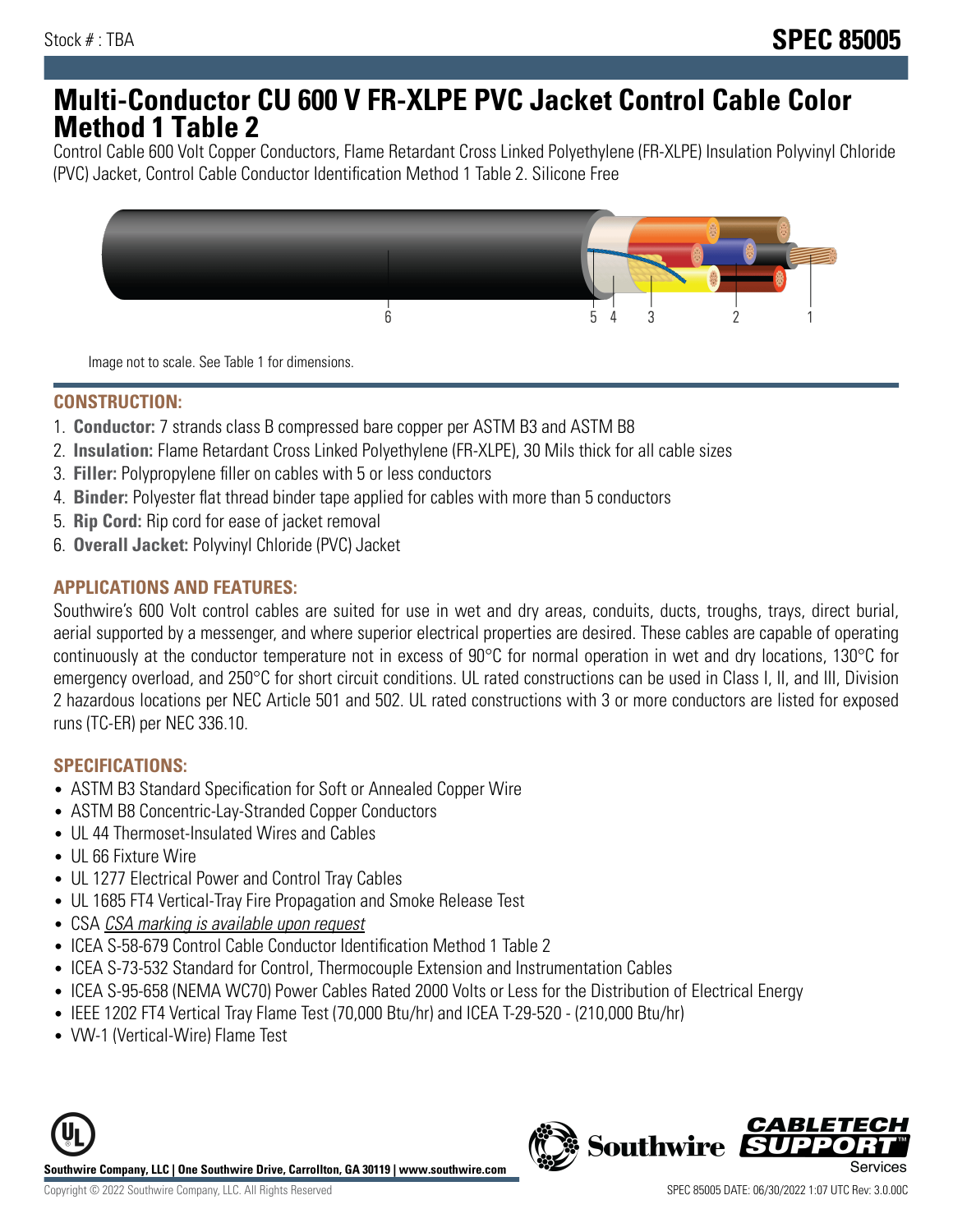#### **SAMPLE PRINT LEGEND:**

#### UL Listed

SOUTHWIRE {UL} XX AWG X/C FR-XLPE CDRS 90C PVC JKT 600V TYPE TC-ER SUN. RES. DIRECT BURIAL YEAR {SEQUENTIAL FOOTAGE MARKS} SEQ FEET

#### Non UL Listed

SOUTHWIRE XX AWG X/C FR-XLPE CDRS 90C PVC JKT 600V SUN. RES. DIRECT BURIAL YEAR {SEQUENTIAL FOOTAGE MARKS} SEQ FEET

**Southwire Company, LLC | One Southwire Drive, Carrollton, GA 30119 | www.southwire.com (New Southwire SUPPORTINGLY)**